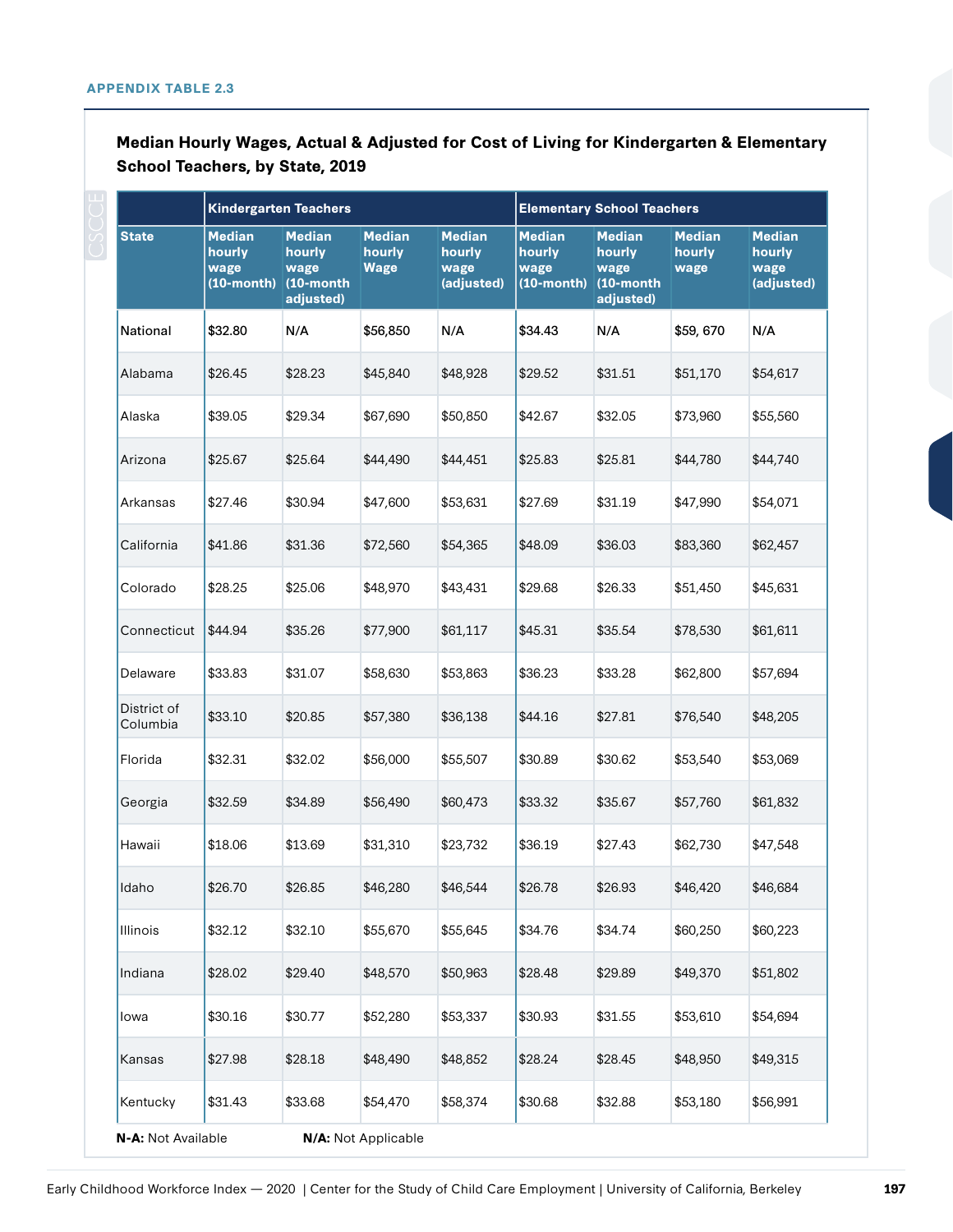|                  | <b>Kindergarten Teachers</b>                        |                                                              |                                 |                                               | <b>Elementary School Teachers</b>                |                                                           |                                 |                                               |
|------------------|-----------------------------------------------------|--------------------------------------------------------------|---------------------------------|-----------------------------------------------|--------------------------------------------------|-----------------------------------------------------------|---------------------------------|-----------------------------------------------|
| <b>State</b>     | <b>Median</b><br>hourly<br>wage<br>$(10$ -month $)$ | <b>Median</b><br>hourly<br>wage<br>$(10$ -month<br>adjusted) | <b>Median</b><br>hourly<br>wage | <b>Median</b><br>hourly<br>wage<br>(adjusted) | <b>Median</b><br>hourly<br>wage<br>$(10$ -month) | <b>Median</b><br>hourly<br>wage<br>(10-month<br>adjusted) | <b>Median</b><br>hourly<br>wage | <b>Median</b><br>hourly<br>wage<br>(adjusted) |
| Louisiana        | \$26.43                                             | \$26.90                                                      | \$45,810                        | \$46,629                                      | \$27.63                                          | \$28.13                                                   | \$47,900                        | \$48,756                                      |
| Maine            | \$30.94                                             | \$26.17                                                      | \$53,630                        | \$45,370                                      | \$29.79                                          | \$25.20                                                   | \$51,640                        | \$43,686                                      |
| Maryland         | \$39.42                                             | \$31.01                                                      | \$68,330                        | \$53,752                                      | \$42.48                                          | \$33.42                                                   | \$73,640                        | \$57,930                                      |
| Massachusetts    | \$43.48                                             | \$33.32                                                      | \$75,360                        | \$57,762                                      | \$46.14                                          | \$35.37                                                   | \$79,980                        | \$61,303                                      |
| Michigan         | \$34.08                                             | \$37.73                                                      | \$59,080                        | \$65,398                                      | \$38.09                                          | \$42.17                                                   | \$66,030                        | \$73,092                                      |
| Minnesota        | \$35.01                                             | \$34.37                                                      | \$60,680                        | \$59,578                                      | \$35.24                                          | \$34.60                                                   | \$61,080                        | \$59,971                                      |
| Mississippi      | \$25.57                                             | \$28.76                                                      | \$44,320                        | \$49,842                                      | \$25.11                                          | \$28.24                                                   | \$43,530                        | \$48,954                                      |
| Missouri         | \$27.68                                             | \$30.66                                                      | \$47,970                        | \$53,145                                      | \$26.72                                          | \$29.61                                                   | \$46,320                        | \$51,317                                      |
| Montana          | \$29.08                                             | \$28.52                                                      | \$50,410                        | \$49,436                                      | \$28.70                                          | \$28.15                                                   | \$49,750                        | \$48,788                                      |
| Nebraska         | \$33.49                                             | \$32.89                                                      | \$58,050                        | \$57,006                                      | \$34.00                                          | \$33.39                                                   | \$58,930                        | \$57,870                                      |
| Nevada           | \$31.03                                             | \$27.25                                                      | \$53,780                        | \$47,231                                      | \$32.41                                          | \$28.46                                                   | \$56,170                        | \$49,330                                      |
| New<br>Hampshire | \$33.40                                             | \$26.91                                                      | \$57,890                        | \$46,650                                      | \$34.23                                          | \$27.59                                                   | \$59,340                        | \$47,818                                      |
| New Jersey       | \$37.86                                             | \$31.21                                                      | \$65,620                        | \$54,103                                      | \$40.00                                          | \$32.98                                                   | \$69,340                        | \$57,170                                      |
| New Mexico       | \$29.44                                             | \$28.49                                                      | \$51,030                        | \$49,388                                      | \$31.78                                          | \$30.75                                                   | \$55,080                        | \$53,308                                      |
| New York         | \$41.49                                             | \$36.97                                                      | \$71,910                        | \$64,080                                      | \$45.70                                          | \$40.73                                                   | \$79,220                        | \$70,594                                      |
| North Carolina   | \$27.89                                             | \$29.64                                                      | \$48,350                        | \$51,377                                      | \$27.69                                          | \$29.43                                                   | \$48,000                        | \$51,005                                      |
| North Dakota     | \$30.61                                             | \$28.64                                                      | \$53,050                        | \$49,635                                      | \$30.16                                          | \$28.21                                                   | \$52,270                        | \$48,906                                      |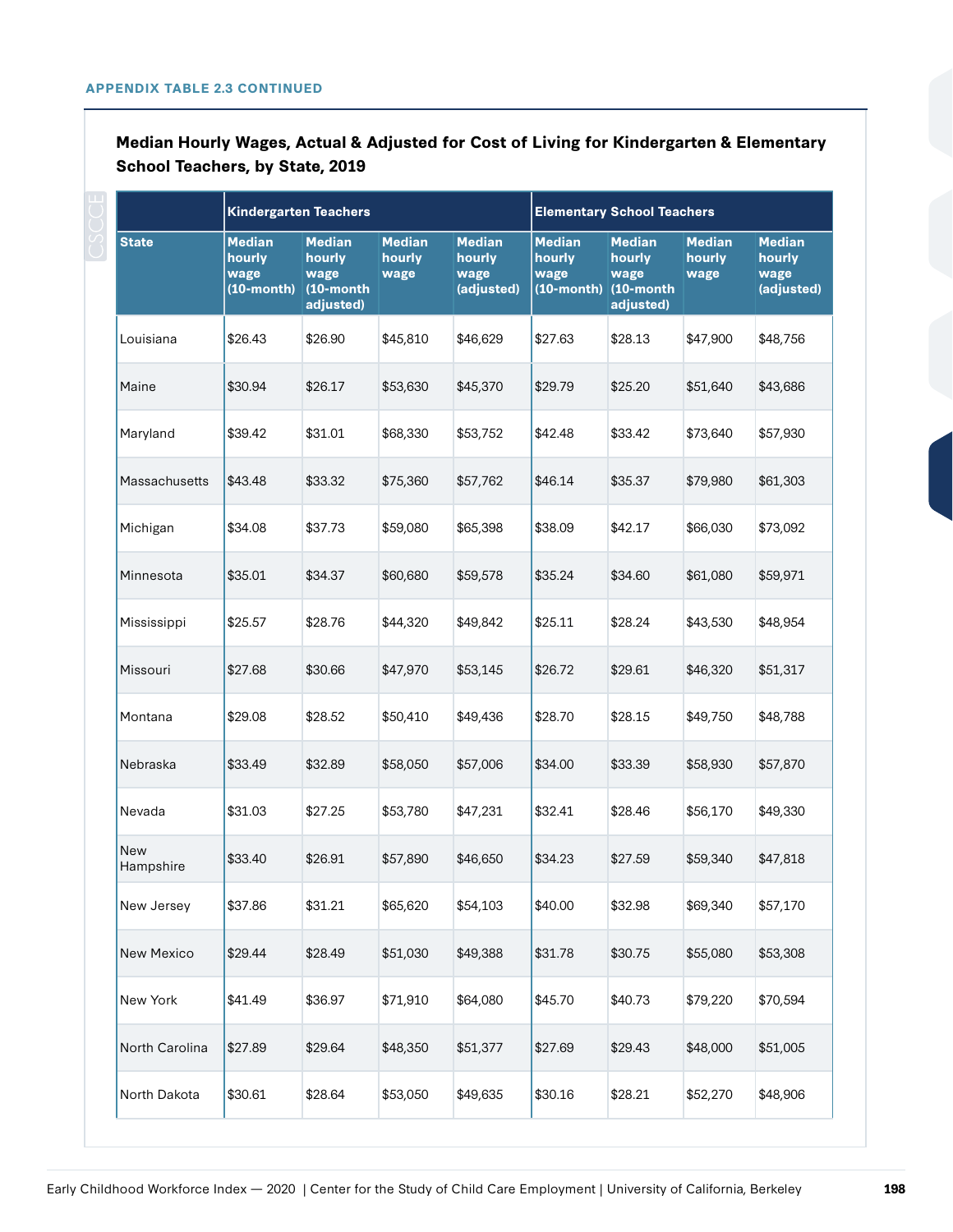|                      | <b>Kindergarten Teachers</b>                     |                                                              |                                 |                                               | <b>Elementary School Teachers</b>                |                                                              |                                 |                                               |  |
|----------------------|--------------------------------------------------|--------------------------------------------------------------|---------------------------------|-----------------------------------------------|--------------------------------------------------|--------------------------------------------------------------|---------------------------------|-----------------------------------------------|--|
| <b>State</b>         | <b>Median</b><br>hourly<br>wage<br>$(10$ -month) | <b>Median</b><br>hourly<br>wage<br>$(10$ -month<br>adjusted) | <b>Median</b><br>hourly<br>wage | <b>Median</b><br>hourly<br>wage<br>(adjusted) | <b>Median</b><br>hourly<br>wage<br>$(10$ -month) | <b>Median</b><br>hourly<br>wage<br>$(10$ -month<br>adjusted) | <b>Median</b><br>hourly<br>wage | <b>Median</b><br>hourly<br>wage<br>(adjusted) |  |
| Ohio                 | \$33.15                                          | \$35.84                                                      | \$57,460                        | \$62,124                                      | \$37.19                                          | \$40.21                                                      | \$64,470                        | \$69,703                                      |  |
| Oklahoma             | \$23.88                                          | \$25.56                                                      | \$41,400                        | \$44,297                                      | \$24.33                                          | \$26.04                                                      | \$42,180                        | \$45,131                                      |  |
| Oregon               | \$43.65                                          | \$37.99                                                      | \$75,660                        | \$65,856                                      | \$39.33                                          | \$34.24                                                      | \$68,180                        | \$59,345                                      |  |
| Pennsylvania         | \$36.58                                          | \$36.25                                                      | \$63,410                        | \$62,834                                      | \$38.63                                          | \$38.28                                                      | \$66,960                        | \$66,351                                      |  |
| Rhode Island \$46.76 |                                                  | \$36.85                                                      | \$81,050                        | \$63,880                                      | \$43.45                                          | \$34.24                                                      | \$75,310                        | \$59,356                                      |  |
| South<br>Carolina    | \$31.02                                          | \$31.26                                                      | \$53,770                        | \$54,180                                      | \$29.77                                          | \$30.00                                                      | \$51,600                        | \$51,993                                      |  |
| South<br>Dakota      | \$24.71                                          | \$24.58                                                      | \$42,830                        | \$42,611                                      | \$25.40                                          | \$25.27                                                      | \$44,030                        | \$43,805                                      |  |
| Tennessee            | \$28.21                                          | \$30.49                                                      | \$48,890                        | \$52,856                                      | \$29.99                                          | \$32.42                                                      | \$51,980                        | \$56,196                                      |  |
| Texas                | \$32.41                                          | \$33.42                                                      | \$56,170                        | \$57,927                                      | \$32.63                                          | \$33.65                                                      | \$56,550                        | \$58,318                                      |  |
| Utah                 | \$32.01                                          | \$30.84                                                      | \$55,490                        | \$53,460                                      | \$31.62                                          | \$30.46                                                      | \$54,800                        | \$52,795                                      |  |
| Vermont              | \$32.36                                          | \$26.45                                                      | \$56,090                        | \$45,839                                      | \$34.53                                          | \$28.22                                                      | \$59,850                        | \$48,912                                      |  |
| Virginia             | \$37.20                                          | \$36.55                                                      | \$64,480                        | \$63,359                                      | \$37.86                                          | \$37.20                                                      | \$65,620                        | \$64,479                                      |  |
| Washington           | \$35.98                                          | \$31.46                                                      | \$62,360                        | \$54,534                                      | \$39.58                                          | \$34.61                                                      | \$68,600                        | \$59,991                                      |  |
| West Virginia        | \$26.96                                          | \$27.87                                                      | \$46,730                        | \$48,304                                      | \$25.93                                          | \$26.80                                                      | \$44,940                        | \$46,454                                      |  |
| Wisconsin            | \$32.76                                          | \$32.77                                                      | \$56,790                        | \$56,797                                      | \$32.75                                          | \$32.75                                                      | \$56,760                        | \$56,767                                      |  |
| Wyoming              | \$33.16                                          | \$31.45                                                      | \$57,470                        | \$54,517                                      | \$33.79                                          | \$32.05                                                      | \$58,570                        | \$55,561                                      |  |